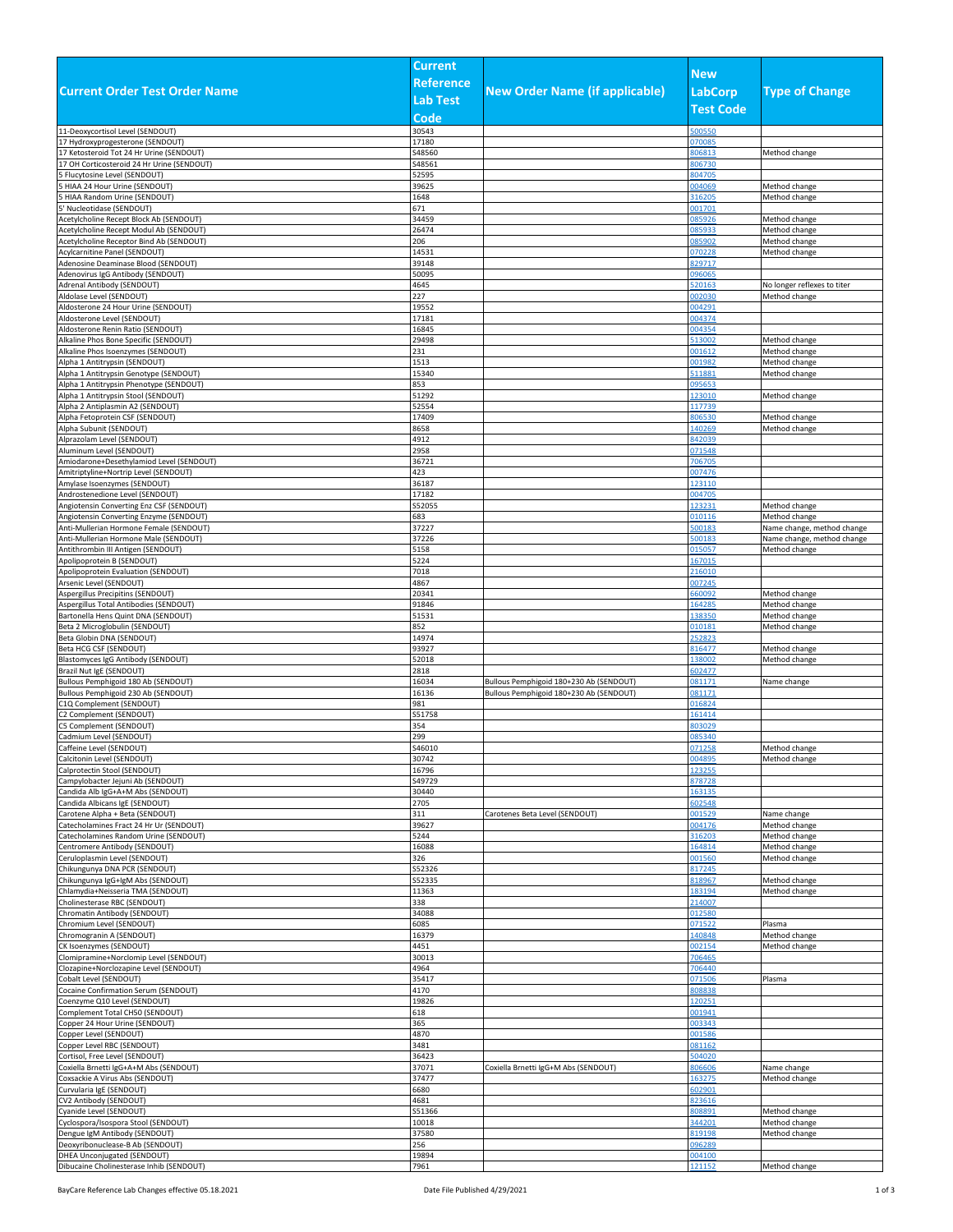|                                                                               | <b>Current</b>   |                                       |                  |                                |
|-------------------------------------------------------------------------------|------------------|---------------------------------------|------------------|--------------------------------|
|                                                                               | <b>Reference</b> |                                       | <b>New</b>       |                                |
| <b>Current Order Test Order Name</b>                                          |                  | <b>New Order Name (if applicable)</b> | <b>LabCorp</b>   | <b>Type of Change</b>          |
|                                                                               | <b>Lab Test</b>  |                                       | <b>Test Code</b> |                                |
|                                                                               | Code             |                                       |                  |                                |
| Dilute Russell Viper Venom (SENDOUT)                                          | 15780            |                                       | 117976           |                                |
| DNA Single Strand Antibody (SENDOUT)                                          | 1290             |                                       | 161422           |                                |
| Echinococcus IgG Antibody (SENDOUT)                                           | 91307            |                                       | 138768           | Method change                  |
| Echovirus Antibodies (SENDOUT)<br>Echovirus Antibodies CSF (SENDOUT)          | S49049<br>S50401 |                                       | 823361<br>804686 | Method change<br>Method change |
| Ehrlichia Antibodies (SENDOUT)                                                | 10611            |                                       | 164722           | Method change                  |
| Electrolytes Random Stool (SENDOUT)                                           | 31595            |                                       | 827678           | Method change                  |
| Endomysial IgA Antibody (SENDOUT)                                             | 15064            |                                       | 164996           | No longer reflexes to titer    |
| Entamoeba Histolytica Ag Stool (SENDOUT)                                      | 34964            |                                       | 828387           |                                |
| Entamoeba Histolytica Antibody (SENDOUT                                       | 34278            |                                       | 006874           | Method change                  |
| Erythropoietin Level (SENDOUT)                                                | 1160             |                                       | 140277           | Method change                  |
| Estriol Level (SENDOUT)<br>Estrogen Total (SENDOUT)                           | 34883<br>439     |                                       | 004614<br>004549 | Method change                  |
| Estrone Level (SENDOUT)                                                       | 23244            |                                       | 004564           | Method change                  |
| Ethosuximide Level (Zarontin) (SENDOUT)                                       | 214              |                                       | 007443           |                                |
| Ethylene Glycol Level (SENDOUT)                                               | 801              |                                       | 071654           |                                |
| Fatty Acids Free (SENDOUT)                                                    | 449              |                                       | 081893           |                                |
| Fibrin Monomer (SENDOUT)                                                      | 11074            |                                       | 820425           |                                |
| Flecainide Level (Tambocor) (SENDOUT)                                         | 5309             |                                       | 085662           |                                |
| Flunitrazepam Level (SENDOUT)<br>Fluoxetine+Norfluox Level (SENDOUT)          | 18964<br>8389    |                                       | 808443<br>706838 | Method change                  |
| Folate RBC (SENDOUT)                                                          | 467              |                                       | 266015           |                                |
| Francisella Tularensis Ab (SENDOUT)                                           | S49835           |                                       | 823263           | Method change                  |
| Gabapentin Level (Neurontin) (SENDOUT)                                        | 3557             |                                       | 716811           | Method change                  |
| Giardia Lamblia Antibodies (SENDOUT)                                          | S48581           |                                       | 800605           | Method change                  |
| Glucose 6 PD (G6PD) Quant (SENDOUT)                                           | 500              |                                       | 001917           |                                |
| Glutathione Level (SENDOUT)                                                   | 90379            |                                       | 007700           | Method change                  |
| Gluten IgE (SENDOUT)<br>Glycomark Level (SENDOUT)                             | 2854<br>19599    |                                       | 602497<br>500115 |                                |
| GM1 Antibody (SENDOUT)                                                        | 37093            |                                       | 140250           | Method change                  |
| GQ1B Antibody (SENDOUT)                                                       | 34144            |                                       | 830721           | Method change                  |
| Haemophilus Influenza B IgG Ab (SENDOUT)                                      | 35135            |                                       | 138271           |                                |
| HAMA Human Anti-Mouse Ab (SENDOUT)                                            | 1468             |                                       | 140657           |                                |
| Hanta IgG+IgM Antibodies (SENDOUT)                                            | 37547            |                                       | 835027           |                                |
| HE4 Ovarian Cancer Monitoring (SENDOUT)                                       | 16500            |                                       | 081700           | Method change                  |
| Heat Shock 68 KD Antibody (SENDOUT)<br>Helminthosporium Halodes IgE (SENDOUT) | S51633<br>6711   |                                       | 165750<br>602561 |                                |
| Hemochromatosis DNA Mutation (SENDOUT)                                        | 35079            |                                       | 511345           |                                |
| Hepatitis Be Antibody (SENDOUT)                                               | 556              |                                       | 006635           | Method change                  |
| Hepatitis Be Antigen (SENDOUT)                                                | 555              |                                       | 006619           | Method change                  |
| Hepatitis Delta IgM Antibody (SENDOUT)                                        | 35664            |                                       | 821247           | Method change                  |
| Hepatitis E IgG Antibody (SENDOUT)                                            | 51511            |                                       | 820189           |                                |
| Hepatitis E IgM Antibody (SENDOUT)                                            | 51512            |                                       | 320186           |                                |
| Herpes Virus 6 DNA Blood (SENDOUT)<br>Herpes Virus 6 IgG+IgM Abs (SENDOUT)    | 52269<br>34282   |                                       | 139310<br>138973 | Method change                  |
| Herpes Virus 7 IgG+IgM Abs (SENDOUT)                                          | 51526            |                                       | 841767           |                                |
| Herpes Virus 8 IgG Ab (SENDOUT)                                               | 51528            |                                       | 841155           |                                |
| Hexagonal Phase Lupus (SENDOUT)                                               | 36573            |                                       | 117838           | Method change                  |
| Histamine 24 Hour Urine (SENDOUT)                                             | 51638            |                                       | 144618           |                                |
| Histamine Release/CU Index (SENDOUT)                                          | 16838            |                                       | 820022           | Method change                  |
| Histone Antibody (SENDOUT)<br>Histoplasma Antibody (SENDOUT)                  | 52096<br>938     |                                       | 012518<br>138635 |                                |
| HLA B27 Antigen (SENDOUT)                                                     | 528              |                                       | 006924           | Method change                  |
| IgA Subclasses (SENDOUT)                                                      | 34188            |                                       | 123049           | Method change                  |
| IgD Immunoglobulin (SENDOUT)                                                  | S51584           |                                       | 002162           | Method change                  |
| IgG Subclasses (SENDOUT)                                                      | 1623             |                                       | 209601           | Method change                  |
| IgG+IgA+IgM CSF (SENDOUT)                                                     | 6705             |                                       | 211003           | Method change                  |
| Inhibin B Level (SENDOUT)                                                     | 34445<br>3536    |                                       | 146795<br>840029 | Method change                  |
| Iron Tissue (SENDOUT)<br>Lamotrigine Level (Lamictal) (SENDOUT)               | 22060            |                                       | 716944           | Method change                  |
| Laxative Abuse Screen Stool (SENDOUT)                                         | 3141             |                                       | 310200           |                                |
| Leishmania Antibodies (SENDOUT)                                               | 92480            |                                       | 817508           |                                |
| Listeria Monocytogenes Ab (SENDOUT)                                           | S49766           |                                       | 815951           |                                |
| Lyme IgG+IgM W/Reflex to IB (SENDOUT)                                         | 664              |                                       | 160325           |                                |
| Lymphogranuloma Venereum Abs (SENDOUT)                                        | 19553            |                                       | 824784           |                                |
| Measles (Rubeola) IgM Antibody (SENDOUT)<br>Mercury Level (SENDOUT)           | 34256<br>636     |                                       | 160218<br>085324 | Method change                  |
| Metanephrines 24 Hour Urine (SENDOUT)                                         | 14962            |                                       | 004234           |                                |
| Methanol Level (SENDOUT)                                                      | 643              |                                       | 017699           |                                |
| Methylmalonic Acid (MMA) (SENDOUT)                                            | 34879            |                                       | 706961           |                                |
| Microsporidia Stool (SENDOUT)                                                 | 3562             |                                       | 828795           | Para Pak - Pink                |
| MTHFR DNA Mutation (SENDOUT)                                                  | 17911            |                                       | 511238           |                                |
| Mucor Racemosus IgE (SENDOUT)<br>Mumps IgM Antibody (SENDOUT)                 | 2704X<br>36565   |                                       | 602562<br>160499 | Method change                  |
| Mycophenolic Acid Level (SENDOUT)                                             | 10662            |                                       | 716795           |                                |
| Mycoplasma IgG+IgM Ab (SENDOUT)                                               | 34127            |                                       | 163758           |                                |
| Mycoplasma Pneumon IgM Ab (SENDOUT)                                           | 21130            |                                       | 163212           |                                |
| Mycoplasma Ureaplasma Culture (SENDOUT)                                       | 871              |                                       | 086884           |                                |
| Myelin Associated Glycoprot Ab (SENDOUT)                                      | 37438            |                                       | 140120           | Method change                  |
| Myelin Basic Protein CSF (SENDOUT)                                            | 663              |                                       | 123377           | Method change                  |
| Myeloperoxidase Antibody (SENDOUT)<br>Myocardial Antibody (SENDOUT)           | 8796<br>261      |                                       | 163840<br>085910 |                                |
| Oligoclonal Band CSF (SENDOUT)                                                | 674              |                                       | 019216           |                                |
| OxLDL (SENDOUT)                                                               | 92769            |                                       | 123023           |                                |
| Parvo B19 IgG Antibody (SENDOUT)                                              | 8945             |                                       | 163048           |                                |
| Parvo B19 IgG+IgM Antibodies (SENDOUT)                                        | 8946             |                                       | 163303           |                                |
| Parvo B19 IgM Antibody (SENDOUT)                                              | 8948             |                                       | 163154           |                                |
| Parvo B19 PCR Blood (SENDOUT)                                                 | 51752            |                                       | 138644           |                                |
| Pecan Nut IgE (SENDOUT)<br>Penicilloyl G IgE (SENDOUT)                        | 2864<br>702      |                                       | 602470<br>602646 |                                |
| Penicilloyl V IgE (SENDOUT)                                                   | 703              |                                       | 602647           |                                |
| Phencyclidine Level (SENDOUT)                                                 | 34007            |                                       | 791716           |                                |
| PLAC Test (LP-PLA) (SENDOUT)                                                  | 94267            |                                       | 123283           | Method change                  |
| Plasminogen Activator Inhib 1 (SENDOUT)                                       | S52559           |                                       | 146787           |                                |
| Poliovirus Types 1+3 Abs (SENDOUT)                                            | 94106            |                                       | 830764           | Method change                  |